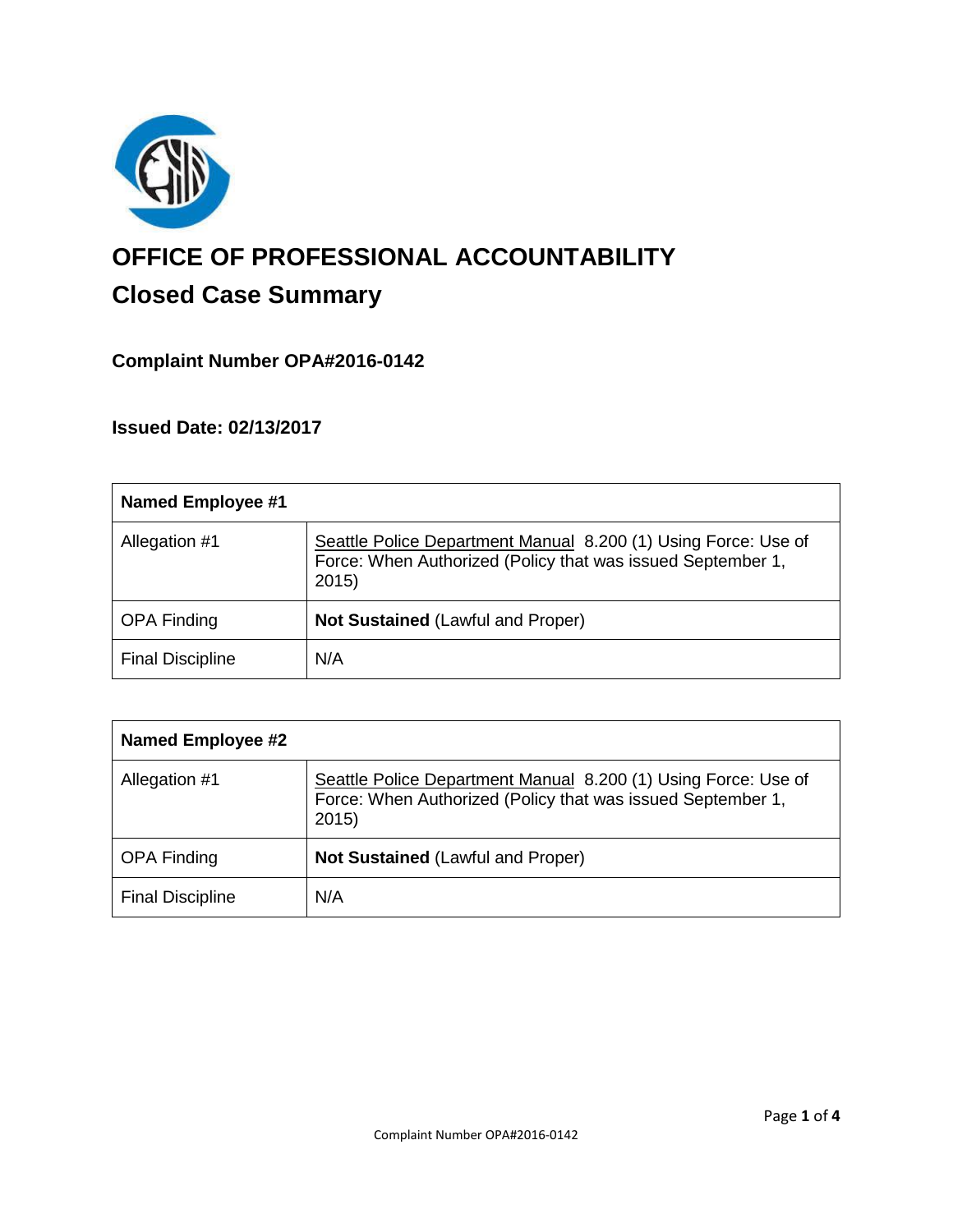| Named Employee #3       |                                                                                                                                       |
|-------------------------|---------------------------------------------------------------------------------------------------------------------------------------|
| Allegation #1           | Seattle Police Department Manual 8.200 (1) Using Force: Use of<br>Force: When Authorized (Policy that was issued September 1,<br>2015 |
| <b>OPA Finding</b>      | Not Sustained (Unfounded)                                                                                                             |
| <b>Final Discipline</b> | N/A                                                                                                                                   |

| Named Employee #4       |                                                                                                                                       |
|-------------------------|---------------------------------------------------------------------------------------------------------------------------------------|
| Allegation #1           | Seattle Police Department Manual 8.200 (1) Using Force: Use of<br>Force: When Authorized (Policy that was issued September 1,<br>2015 |
| <b>OPA Finding</b>      | <b>Not Sustained (Lawful and Proper)</b>                                                                                              |
| <b>Final Discipline</b> | N/A                                                                                                                                   |

| <b>Named Employee #5</b> |                                                                                                                                       |
|--------------------------|---------------------------------------------------------------------------------------------------------------------------------------|
| Allegation #1            | Seattle Police Department Manual 8.200 (1) Using Force: Use of<br>Force: When Authorized (Policy that was issued September 1,<br>2015 |
| <b>OPA Finding</b>       | <b>Not Sustained (Lawful and Proper)</b>                                                                                              |
| <b>Final Discipline</b>  | N/A                                                                                                                                   |

# **INCIDENT SYNOPSIS**

The Named Employees responded to a call for service regarding a subject in crisis. While responding to the call, the Named Employees learned that the subject had warrants for his arrest.

# **COMPLAINT**

The complainant alleged that the Named Employees used excessive force when taking his brother into custody.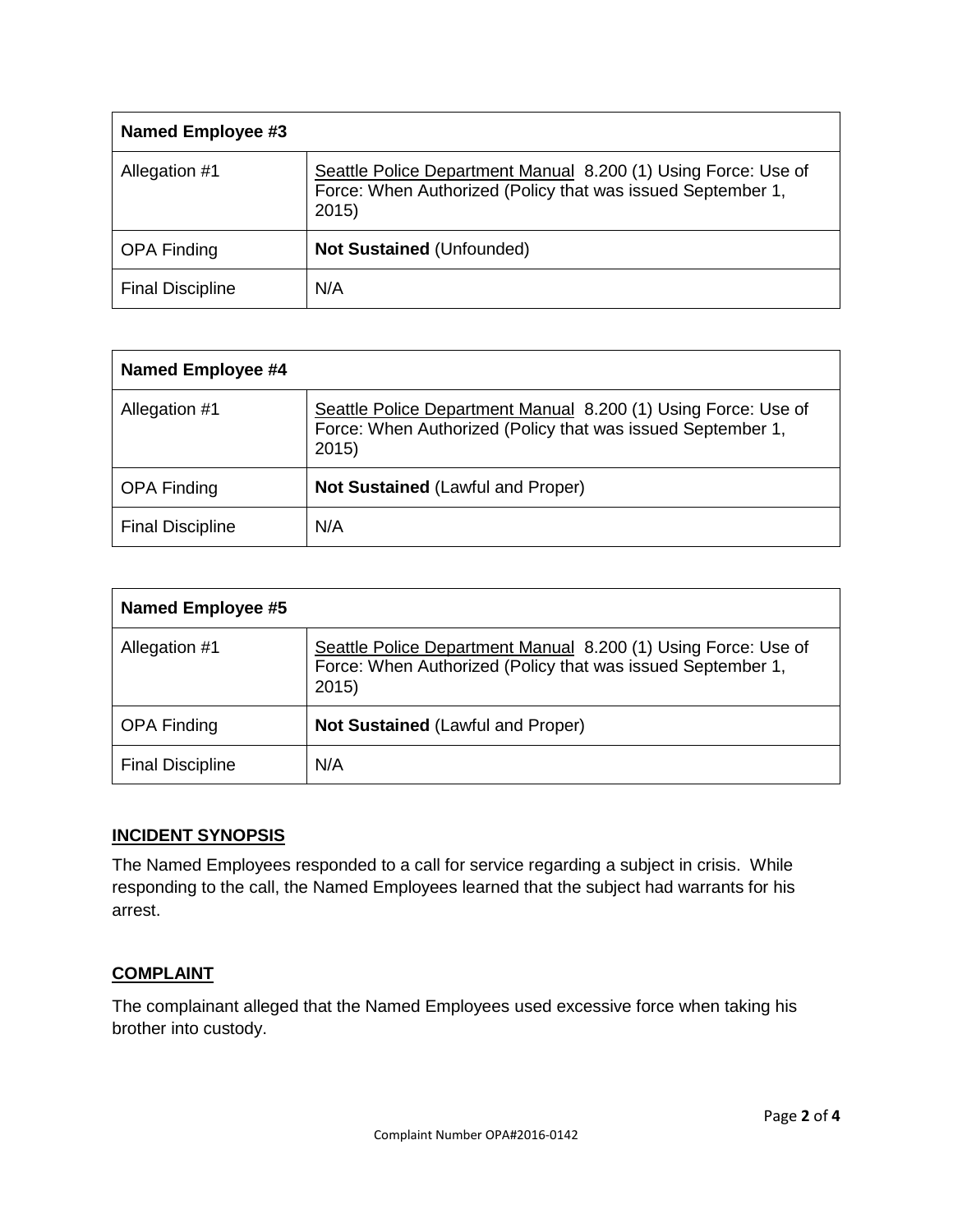# **INVESTIGATION**

The OPA investigation included the following actions:

- 1. Review of the complaint
- 2. Review of In-Car Videos (ICV)
- 3. Review of Use of Force Statements
- 4. Search for and review of all relevant records and other evidence
- 5. Interviews of SPD employees

# **ANALYSIS AND CONCLUSION**

Based on the preponderance of the evidence, the OPA investigation showed that Named Employee #1 used his fist to punch the subject one time in the ribs. At the time Named Employee #1 delivered this strike, he was pinned under the subject who was grabbing Named Employee #3 around the waist and was actively resisting officers' attempts to take him into custody for outstanding arrest warrants and for punching Named Employee #5 in the head.

Based on the preponderance of the evidence, the OPA investigation showed that Named Employee #2 only used de minimis force to pull the subject's arm into a position where the subject could be handcuffed.

Based on the preponderance of the evidence, the OPA investigation showed that Named Employee #3 did not use force on the subject.

Based on the preponderance of the evidence, the OPA investigation showed that Named Employee #4 used his fist to punch the subject two to four times in the ribs. At the time Named Employee #4 delivered these strikes, Named Employee #1 and Named Employee #3 were pinned under the subject who was grabbing Named Employee #3 around the waist and was actively resisting officers' attempts to take him into custody for outstanding arrest warrants and for punching Named Employee #5 in the head. Named Employee #4 was concerned the subject might attempt to grab Named Employee #3's handgun as the subject's hand was near the weapon as he was grabbing Named Employee #3 around the waist. Named Employee #4 struck the subject once or twice with a fist in the subject's ribcage and then attempted to gain control of the subject. These strikes did not seem to have any effect on the subject, so Named Employee #4 struck him one or two more times in the same area. After this, Named Employee #4 and the other officers were able to gain control over the subject and take him into custody.

Based on the preponderance of the evidence, the OPA investigation showed that Named Employee #5 used his knee to put pressure on the subject's lower back/buttocks in order to assist other officers who were struggling to control the subject and place him into custody. Named Employee #5 removed his knee and let up on the pressure once he perceived that the subject was under control. However, Named Employee #5 quickly realized that the subject was still struggling with the officers, so he (Named Employee #5) displayed his Taser and threatened